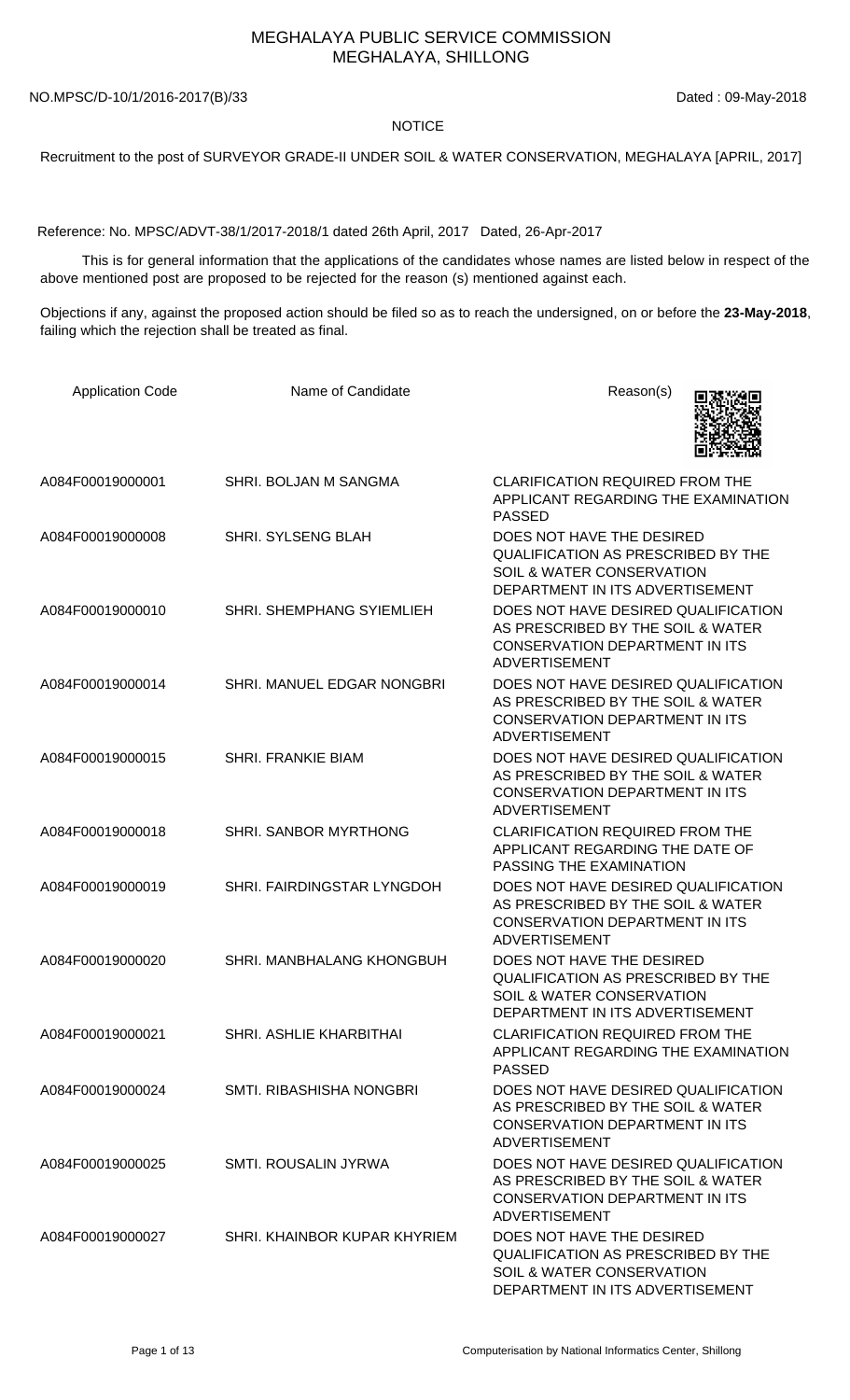| <b>Application Code</b> | Name of Candidate                          | Reason(s)                                                                                                                                         |
|-------------------------|--------------------------------------------|---------------------------------------------------------------------------------------------------------------------------------------------------|
| A084F00019000028        | SMTI. BAWANSUK WAHLANG                     | DOES NOT HAVE DESIRED QUALIFICATION<br>AS PRESCRIBED BY THE SOIL & WATER<br><b>CONSERVATION DEPARTMENT IN ITS</b><br><b>ADVERTISEMENT</b>         |
| A084F00019000029        | SHRI. GRIFFITSON DOHLING                   | DOES NOT HAVE THE DESIRED<br><b>QUALIFICATION AS PRESCRIBED BY THE</b><br>SOIL & WATER CONSERVATION<br>DEPARTMENT IN ITS ADVERTISEMENT            |
| A084F00019000034        | SHRI. IOHDAPMIAR LYNGDOH<br><b>MAWLONG</b> | DOES NOT HAVE THE DESIRED<br><b>QUALIFICATION AS PRESCRIBED BY THE</b><br><b>SOIL &amp; WATER CONSERVATION</b><br>DEPARTMENT IN ITS ADVERTISEMENT |
| A084F00019000038        | SHRI. DEVOUTNESS MULIAR                    | <b>CLARIFICATION REQUIRED FROM THE</b><br>APPLICANT REGARDING THE STREAM OF<br><b>ENGINEERING PASSED</b>                                          |
| A084F00019000048        | SHRI. HAMILTON KHARBUKI                    | DOES NOT HAVE DESIRED QUALIFICATION<br>AS PRESCRIBED BY THE SOIL & WATER<br><b>CONSERVATION DEPARTMENT IN ITS</b><br><b>ADVERTISEMENT</b>         |
| A084F00019000050        | SHRI. MONMIDA O B PYRTUH                   | DOES NOT HAVE DESIRED QUALIFICATION<br>AS PRESCRIBED BY THE SOIL & WATER<br><b>CONSERVATION DEPARTMENT IN ITS</b><br><b>ADVERTISEMENT</b>         |
| A084F00019000057        | SHRI. DABIANGBHA SYNREM                    | DOES NOT HAVE THE DESIRED<br><b>QUALIFICATION AS PRESCRIBED BY THE</b><br>SOIL & WATER CONSERVATION<br>DEPARTMENT IN ITS ADVERTISEMENT            |
| A084F00019000058        | SHRI. DEIWAIOWBIANGMI PASSAH               | DOES NOT HAVE DESIRED QUALIFICATION<br>AS PRESCRIBED BY THE SOIL & WATER<br>CONSERVATION DEPARTMENT IN ITS<br><b>ADVERTISEMENT</b>                |
| A084F00019000069        | SHRI. AMJEST LAPASAM                       | DOES NOT HAVE DESIRED QUALIFICATION<br>AS PRESCRIBED BY THE SOIL & WATER<br>CONSERVATION DEPARTMENT IN ITS<br><b>ADVERTISEMENT</b>                |
| A084F00019000070        | SHRI. DINESTAR LYNGDOH                     | <b>CLARIFICATION REQUIRED FROM THE</b><br>APPLICANT REGARDING THE DATE OF<br>PASSING THE EXAMINATION                                              |
| A084F00019000075        | SHRI. ALESHANLEM LYNGKHOI                  | <b>CLARIFICATION REQUIRED FROM THE</b><br>APPLICANT REGARDING THE DATE OF<br>PASSING THE EXAMINATION                                              |
| A084F00019000080        | SHRI. ROLAND PYNSANKI KYNDIAH              | DOES NOT HAVE THE DESIRED<br><b>QUALIFICATION AS PRESCRIBED BY THE</b><br>SOIL & WATER CONSERVATION<br>DEPARTMENT IN ITS ADVERTISEMENT            |
| A084F00019000082        | SHRI. MAIT SHAPHRANG KHARBULI              | DOES NOT HAVE DESIRED QUALIFICATION<br>AS PRESCRIBED BY THE SOIL & WATER<br><b>CONSERVATION DEPARTMENT IN ITS</b><br><b>ADVERTISEMENT</b>         |
| A084F00019000083        | SMTI. PHIBARISA KURBAH                     | DOES NOT HAVE DESIRED QUALIFICATION<br>AS PRESCRIBED BY THE SOIL & WATER<br>CONSERVATION DEPARTMENT IN ITS<br><b>ADVERTISEMENT</b>                |
| A084F00019000085        | SHRI. BANLAMLYNTI NONGBET                  | DOES NOT HAVE THE DESIRED<br><b>QUALIFICATION AS PRESCRIBED BY THE</b><br>SOIL & WATER CONSERVATION<br>DEPARTMENT IN ITS ADVERTISEMENT            |
| A084F00019000086        | SHRI. SUMARHUN NONGRUM                     | DOES NOT HAVE THE DESIRED<br><b>QUALIFICATION AS PRESCRIBED BY THE</b><br><b>SOIL &amp; WATER CONSERVATION</b><br>DEPARTMENT IN ITS ADVERTISEMENT |
| A084F00019000087        | SHRI. IARAPLANG LYNGKHOI                   | DOES NOT HAVE DESIRED QUALIFICATION<br>AS PRESCRIBED BY THE SOIL & WATER<br><b>CONSERVATION DEPARTMENT IN ITS</b><br><b>ADVERTISEMENT</b>         |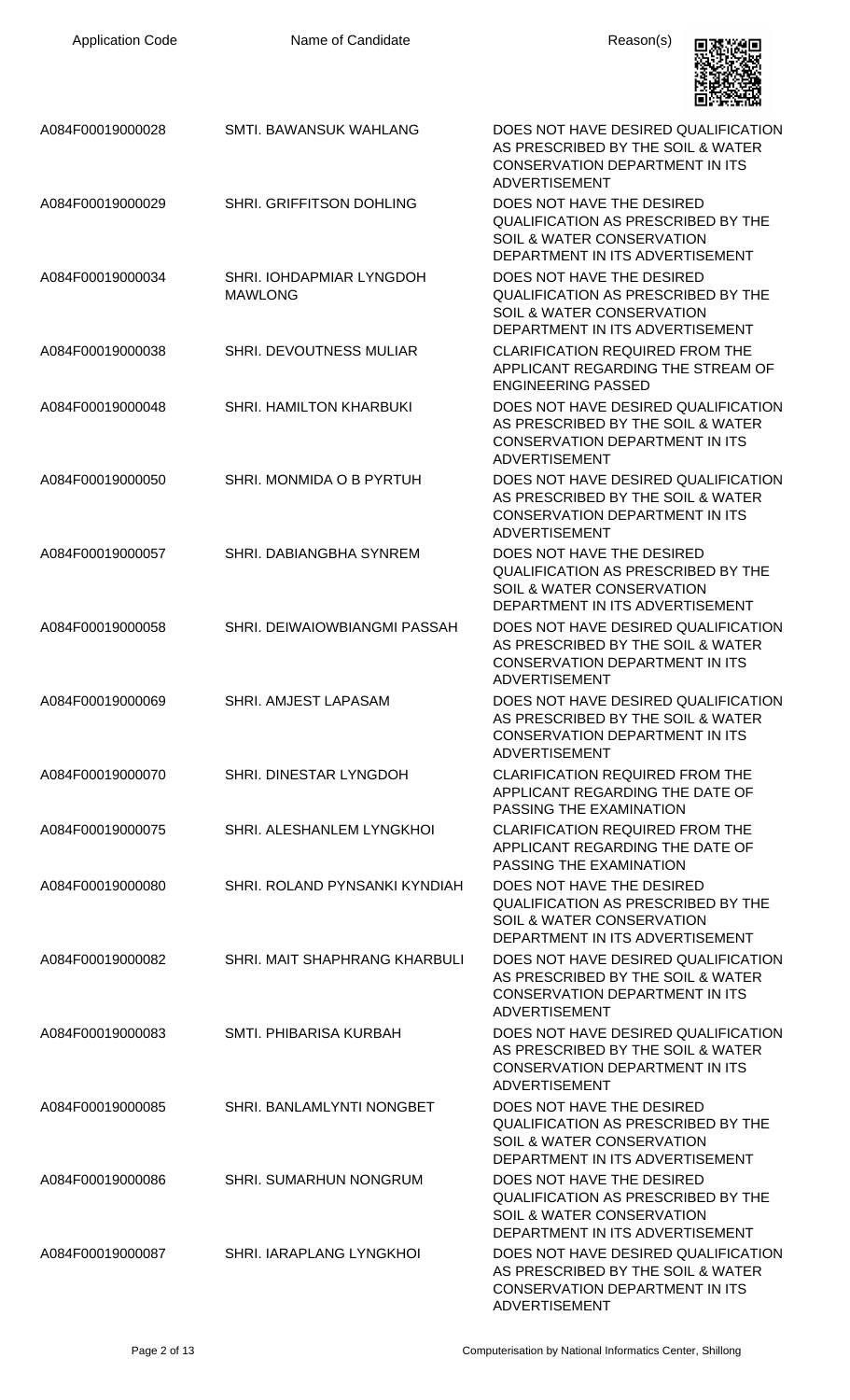| <b>Application Code</b> | Name of Candidate                                | Reason(s)                                                                                                                                         |
|-------------------------|--------------------------------------------------|---------------------------------------------------------------------------------------------------------------------------------------------------|
| A084F00019000088        | SHRI. AMBETKER KHARPANI                          | DOES NOT HAVE THE DESIRED<br>QUALIFICATION AS PRESCRIBED BY THE<br>SOIL & WATER CONSERVATION<br>DEPARTMENT IN ITS ADVERTISEMENT                   |
| A084F00019000094        | SHRI. SHONGDORLANG CHYNE                         | DOES NOT HAVE THE DESIRED<br><b>QUALIFICATION AS PRESCRIBED BY THE</b><br><b>SOIL &amp; WATER CONSERVATION</b><br>DEPARTMENT IN ITS ADVERTISEMENT |
| A084F00019000098        | SMTI. ADALYNE LYNGDOH<br><b>MAWLONG</b>          | DOES NOT HAVE THE DESIRED<br><b>QUALIFICATION AS PRESCRIBED BY THE</b><br>SOIL & WATER CONSERVATION<br>DEPARTMENT IN ITS ADVERTISEMENT            |
| A084F00019000100        | SHRI. ARORA MUKHIM                               | DOES NOT HAVE DESIRED QUALIFICATION<br>AS PRESCRIBED BY THE SOIL & WATER<br><b>CONSERVATION DEPARTMENT IN ITS</b><br><b>ADVERTISEMENT</b>         |
| A084F00019000102        | SMTI. PHERDALIN KHARBULI                         | <b>OVERAGED</b>                                                                                                                                   |
| A084F00019000104        | SHRI. ARKYBANSON PYNGROPE                        | DOES NOT HAVE THE DESIRED<br><b>QUALIFICATION AS PRESCRIBED BY THE</b><br><b>SOIL &amp; WATER CONSERVATION</b><br>DEPARTMENT IN ITS ADVERTISEMENT |
| A084F00019000105        | <b>SHRI. RONALD SHALLAM</b>                      | DOES NOT HAVE THE DESIRED<br><b>QUALIFICATION AS PRESCRIBED BY THE</b><br>SOIL & WATER CONSERVATION<br>DEPARTMENT IN ITS ADVERTISEMENT            |
| A084F00019000107        | <b>SHRI. FAIRYO DKHAR</b>                        | <b>INCOMPLETE APPLICATION</b>                                                                                                                     |
| A084F00019000115        | <b>SHRI. SUFFICE SUIAM</b>                       | DOES NOT HAVE DESIRED QUALIFICATION<br>AS PRESCRIBED BY THE SOIL & WATER<br><b>CONSERVATION DEPARTMENT IN ITS</b><br><b>ADVERTISEMENT</b>         |
| A084F00019000116        | <b>SMTI. LABIANGHUNLANG</b><br><b>KHARKONGOR</b> | <b>OVERAGED</b>                                                                                                                                   |
| A084F00026000002        | <b>SHRI, RAKNANG MARAK</b>                       | <b>CLARIFICATION REQUIRED FROM THE</b><br>APPLICANT REGARDING THE DATE OF<br>PASSING THE EXAMINATION                                              |
| A084F00026000005        | SMTI. OMERANAISA CH SANGMA                       | <b>CLARIFICATION REQUIRED FROM THE</b><br>APPLICANT REGARDING THE EXAMINATION<br><b>PASSED</b>                                                    |
| A084F00026000007        | SHRI. WALNANG S SANGMA                           | DOES NOT HAVE THE DESIRED<br><b>QUALIFICATION AS PRESCRIBED BY THE</b><br>SOIL & WATER CONSERVATION<br>DEPARTMENT IN ITS ADVERTISEMENT            |
| A084F00026000008        | SHRI. TERENCE SANGMA                             | INCOMPLETE APPLICATION                                                                                                                            |
| A084F00026000016        | SMTI. TENGSE MARAK                               | <b>CLARIFICATION REQUIRED FROM THE</b><br>APPLICANT REGARDING THE STREAM OF<br><b>ENGINEERING PASSED</b>                                          |
| A084F00026000020        | SHRI. JASENG A SANGMA                            | DOES NOT HAVE THE DESIRED<br><b>QUALIFICATION AS PRESCRIBED BY THE</b><br>SOIL & WATER CONSERVATION<br>DEPARTMENT IN ITS ADVERTISEMENT            |
| A084F00026000021        | SMTI. WILVARINA A SANGMA                         | DOES NOT HAVE THE DESIRED<br><b>QUALIFICATION AS PRESCRIBED BY THE</b><br><b>SOIL &amp; WATER CONSERVATION</b><br>DEPARTMENT IN ITS ADVERTISEMENT |
| A084F00026000023        | <b>SHRI. WALRIK MOMIN</b>                        | DOES NOT HAVE THE DESIRED<br><b>QUALIFICATION AS PRESCRIBED BY THE</b><br>SOIL & WATER CONSERVATION<br>DEPARTMENT IN ITS ADVERTISEMENT            |
| A084F00026000033        | SMTI. NORIMCHI CH MOMIN                          | DOES NOT HAVE THE DESIRED<br>QUALIFICATION AS PRESCRIBED BY THE                                                                                   |

Page 3 of 13 **Page 3 of 13** Computerisation by National Informatics Center, Shillong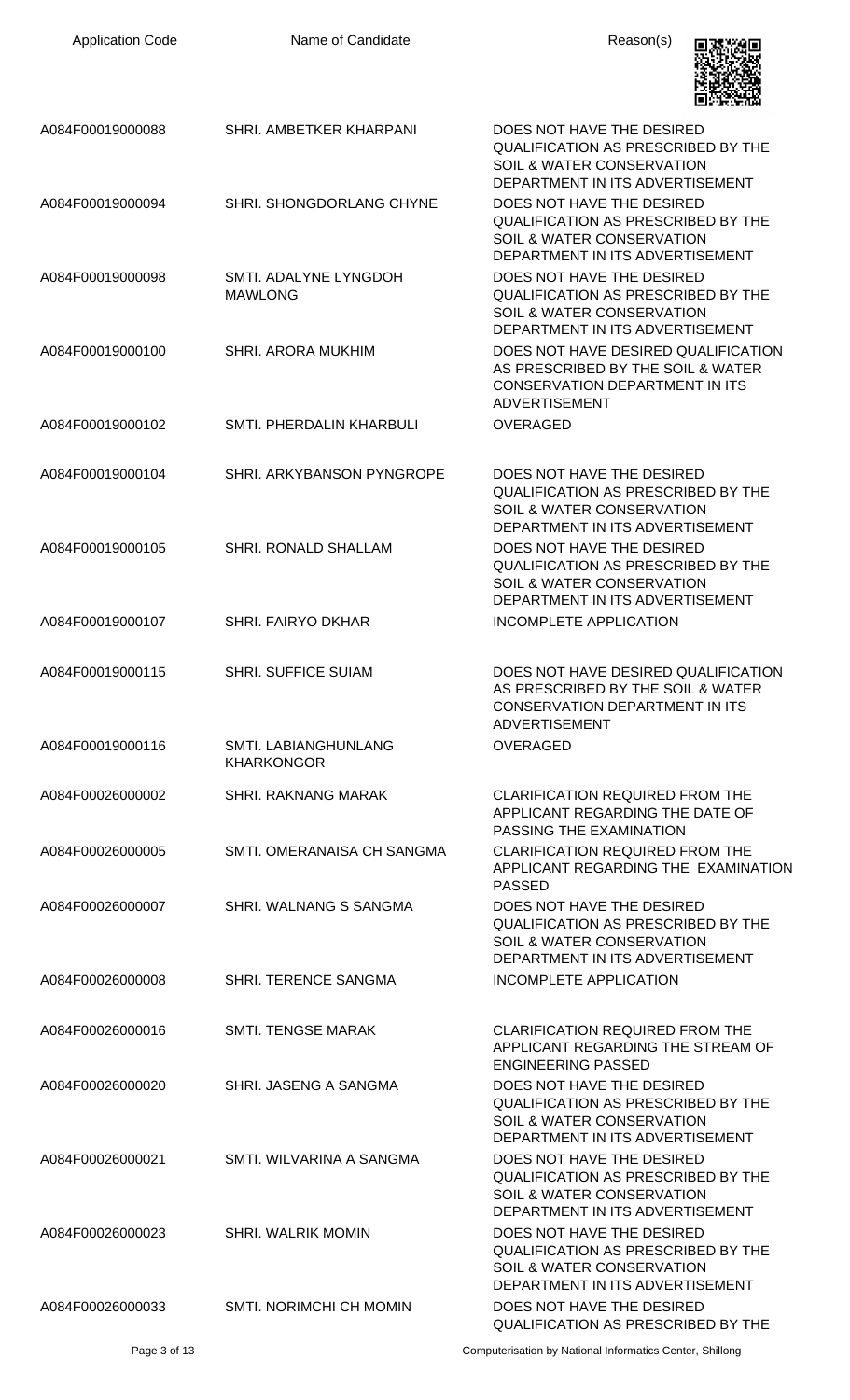

|                  |                                           | SOIL & WATER CONSERVATION<br>DEPARTMENT IN ITS ADVERTISEMENT                                                                                      |
|------------------|-------------------------------------------|---------------------------------------------------------------------------------------------------------------------------------------------------|
| A084F00026000037 | SMTI. THISTHINNA CH MARAK                 | DOES NOT HAVE THE DESIRED<br><b>QUALIFICATION AS PRESCRIBED BY THE</b><br>SOIL & WATER CONSERVATION<br>DEPARTMENT IN ITS ADVERTISEMENT            |
| A084F00026000041 | SHRI. JAMBO A SANGMA                      | DOES NOT HAVE THE DESIRED<br><b>QUALIFICATION AS PRESCRIBED BY THE</b><br>SOIL & WATER CONSERVATION<br>DEPARTMENT IN ITS ADVERTISEMENT            |
| A084F00026000045 | <b>SHRI. TENGSILRAK MARAK</b>             | DOES NOT HAVE THE DESIRED<br><b>QUALIFICATION AS PRESCRIBED BY THE</b><br><b>SOIL &amp; WATER CONSERVATION</b><br>DEPARTMENT IN ITS ADVERTISEMENT |
| A084F00026000046 | SHRI. SENGWAT DOPO SANGMA                 | <b>LESS FEE PAID</b>                                                                                                                              |
| A084F00026000049 | SHRI. GLUWIN DALBOT SHIRA                 | <b>OVERAGED</b>                                                                                                                                   |
| A084F00026000058 | SHRI. TRACKY AGITOK SANGMA                | DOES NOT HAVE THE DESIRED<br>QUALIFICATION AS PRESCRIBED BY THE<br>SOIL & WATER CONSERVATION<br>DEPARTMENT IN ITS ADVERTISEMENT                   |
| A084F00026000060 | SHRI. JONGCHON DIKSENG M<br><b>SANGMA</b> | DOES NOT HAVE THE DESIRED<br><b>QUALIFICATION AS PRESCRIBED BY THE</b><br><b>SOIL &amp; WATER CONSERVATION</b><br>DEPARTMENT IN ITS ADVERTISEMENT |
| A084F00026000062 | SHRI. ZENGGA N SANGMA                     | <b>CLARIFICATION REQUIRED FROM THE</b><br>APPLICANT REGARDING THE DATE OF<br>PASSING THE EXAMINATION                                              |
| A084F00026000063 | SHRI. SILBIRTH CHAMBUGONG<br><b>MARAK</b> | DOES NOT HAVE THE DESIRED<br><b>QUALIFICATION AS PRESCRIBED BY THE</b><br>SOIL & WATER CONSERVATION<br>DEPARTMENT IN ITS ADVERTISEMENT            |
| A084F00026000066 | SMTI. NANZIA DAWA SANGMA                  | <b>CLARIFICATION REQUIRED FROM THE</b><br>APPLICANT REGARDING THE DATE OF<br>PASSING THE EXAMINATION                                              |
| A084F00026000069 | SHRI, CHINGRAK A SANGMA                   | <b>CLARIFICATION REQUIRED FROM THE</b><br>APPLICANT REGARDING THE EXAMINATION<br><b>PASSED</b>                                                    |
| A084F00026000071 | SHRI. SANGSHAN CH MARAK                   | NOT QUALIFIED AS ON THE LAST DATE OF<br>THE ADVERTISEMENT                                                                                         |
| A084F00026000074 | SHRI. TIPHU R SANGMA                      | DOES NOT HAVE THE DESIRED<br><b>QUALIFICATION AS PRESCRIBED BY THE</b><br>SOIL & WATER CONSERVATION<br>DEPARTMENT IN ITS ADVERTISEMENT            |
| A084F00026000079 | SHRI. BENUILD D SANGMA                    | INCOMPLETE APPLICATION                                                                                                                            |
| A084F00026000083 | <b>SHRI. TUARA SANGMA</b>                 | <b>CLARIFICATION REQUIRED FROM THE</b><br>APPLICANT REGARDING THE EXAMINATION<br><b>PASSED</b>                                                    |
| A084F00026000085 | <b>SHRI. ZERU CH MARAK</b>                | <b>CLARIFICATION REQUIRED FROM THE</b><br>APPLICANT REGARDING THE DATE OF<br>PASSING THE EXAMINATION                                              |
| A084F00026000086 | SHRI. VENKATISH TENGTE G MOMIN            | NOT QUALIFIED AS ON THE LAST DATE OF<br>THE ADVERTISEMENT                                                                                         |
| A084F00026000089 | <b>SMTI. NOMIA CH MARAK</b>               | DOES NOT HAVE THE DESIRED<br><b>QUALIFICATION AS PRESCRIBED BY THE</b><br><b>SOIL &amp; WATER CONSERVATION</b><br>DEPARTMENT IN ITS ADVERTISEMENT |
| A084F00026000092 | SHRI. TENGSIM M MOMIN                     | <b>INCOMPLETE APPLICATION</b>                                                                                                                     |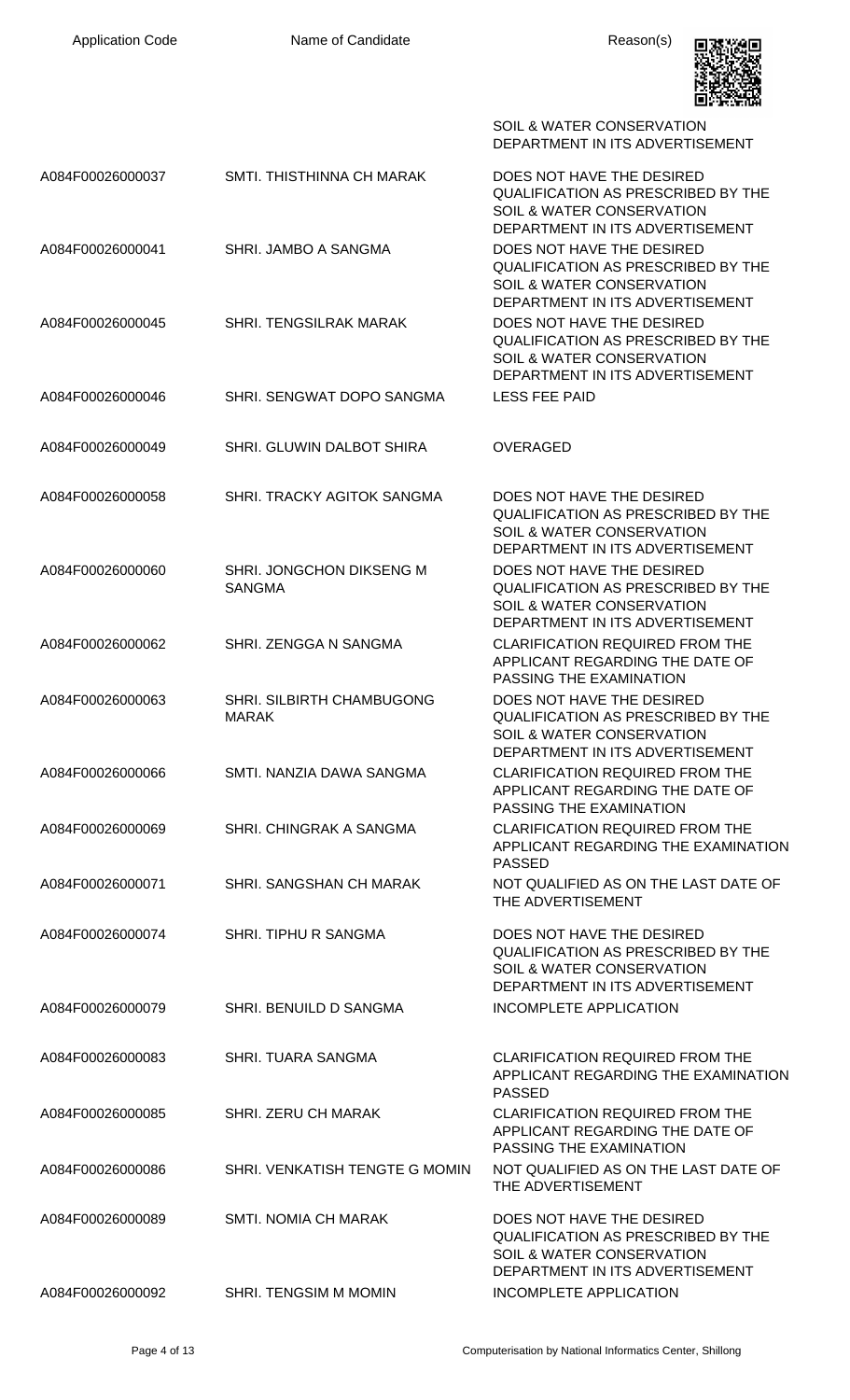| <b>Application Code</b> | Name of Candidate                              | Reason(s)                                                                                                                                         |
|-------------------------|------------------------------------------------|---------------------------------------------------------------------------------------------------------------------------------------------------|
| A084F00026000093        | SMTI. DANSE GURI SANGMA                        | DOES NOT HAVE THE DESIRED<br><b>QUALIFICATION AS PRESCRIBED BY THE</b><br>SOIL & WATER CONSERVATION<br>DEPARTMENT IN ITS ADVERTISEMENT            |
| A084F00026000094        | SMTI. LORIE CHESIMEY K SANGMA                  | DOES NOT HAVE THE DESIRED<br><b>QUALIFICATION AS PRESCRIBED BY THE</b><br>SOIL & WATER CONSERVATION<br>DEPARTMENT IN ITS ADVERTISEMENT            |
| A084F00026000099        | SHRI. SILSENG CH MARAK                         | DOES NOT HAVE THE DESIRED<br><b>QUALIFICATION AS PRESCRIBED BY THE</b><br>SOIL & WATER CONSERVATION<br>DEPARTMENT IN ITS ADVERTISEMENT            |
| A084F00026000101        | SHRI. MRITYUNJAY CH MARAK                      | DOES NOT HAVE THE DESIRED<br>QUALIFICATION AS PRESCRIBED BY THE<br><b>SOIL &amp; WATER CONSERVATION</b><br>DEPARTMENT IN ITS ADVERTISEMENT        |
| A084F00026000104        | SHRI. AMSRANG R MARAK                          | <b>CLARIFICATION REQUIRED FROM THE</b><br>APPLICANT REGARDING THE EXAMINATION<br><b>PASSED</b>                                                    |
| A084F00026000117        | SMTI. WANSERA G MOMIN                          | NOT QUALIFIED AS ON THE LAST DATE OF<br>THE ADVERTISEMENT                                                                                         |
| A084F00059000005        | SHRI. JIMIKARSON NONGPHUD                      | DOES NOT HAVE THE DESIRED<br>QUALIFICATION AS PRESCRIBED BY THE<br>SOIL & WATER CONSERVATION<br>DEPARTMENT IN ITS ADVERTISEMENT                   |
| A084F00059000011        | SHRI. WANKER MARBANIANG                        | DOES NOT HAVE THE DESIRED<br><b>QUALIFICATION AS PRESCRIBED BY THE</b><br>SOIL & WATER CONSERVATION<br>DEPARTMENT IN ITS ADVERTISEMENT            |
| A084F00059000012        | SHRI. BARISTER ROY LYNGDOH<br><b>MAWPHLANG</b> | DOES NOT HAVE THE DESIRED<br><b>QUALIFICATION AS PRESCRIBED BY THE</b><br>SOIL & WATER CONSERVATION<br>DEPARTMENT IN ITS ADVERTISEMENT            |
| A084F00059000013        | SHRI. LEIF REUBEN KHARPURI                     | DOES NOT HAVE THE DESIRED<br><b>QUALIFICATION AS PRESCRIBED BY THE</b><br>SOIL & WATER CONSERVATION<br>DEPARTMENT IN ITS ADVERTISEMENT            |
| A084F00059000014        | SHRI. SHENPRAYER MARNGAR                       | <b>CLARIFICATION REQUIRED FROM THE</b><br>APPLICANT REGARDING THE EXAMINATION<br><b>PASSED</b>                                                    |
| A084F00059000016        | SHRI. FRANKIE FABIAN WANSAN                    | OVERAGED / DOES NOT HAVE THE DESIRED<br><b>QUALIFICATION AS PRESCRIBED BY THE</b><br>SOIL & WATER CONSERVATION<br>DEPARTMENT IN ITS ADVERTISEMENT |
| A084F00059000021        | SHRI. KORDOR ROBERT MARWEIN                    | DOES NOT HAVE THE DESIRED<br><b>QUALIFICATION AS PRESCRIBED BY THE</b><br>SOIL & WATER CONSERVATION<br>DEPARTMENT IN ITS ADVERTISEMENT            |
| A084F00059000022        | <b>SMTI. ANITA MAWRIE</b>                      | DOES NOT HAVE THE DESIRED<br><b>QUALIFICATION AS PRESCRIBED BY THE</b><br><b>SOIL &amp; WATER CONSERVATION</b><br>DEPARTMENT IN ITS ADVERTISEMENT |
| A084F00059000023        | SHRI. KITNAMLANG DKHAR                         | DOES NOT HAVE THE DESIRED<br><b>QUALIFICATION AS PRESCRIBED BY THE</b><br>SOIL & WATER CONSERVATION<br>DEPARTMENT IN ITS ADVERTISEMENT            |
| A084F00059000026        | SHRI. KHRAWBOKLANG LYNGDOH                     | DOES NOT HAVE THE DESIRED<br><b>QUALIFICATION AS PRESCRIBED BY THE</b><br><b>SOIL &amp; WATER CONSERVATION</b><br>DEPARTMENT IN ITS ADVERTISEMENT |
| A084F00059000037        | SHRI. ADOLFSON MARWEIN                         | DOES NOT HAVE THE DESIRED<br><b>QUALIFICATION AS PRESCRIBED BY THE</b><br>SOIL & WATER CONSERVATION<br>DEPARTMENT IN ITS ADVERTISEMENT            |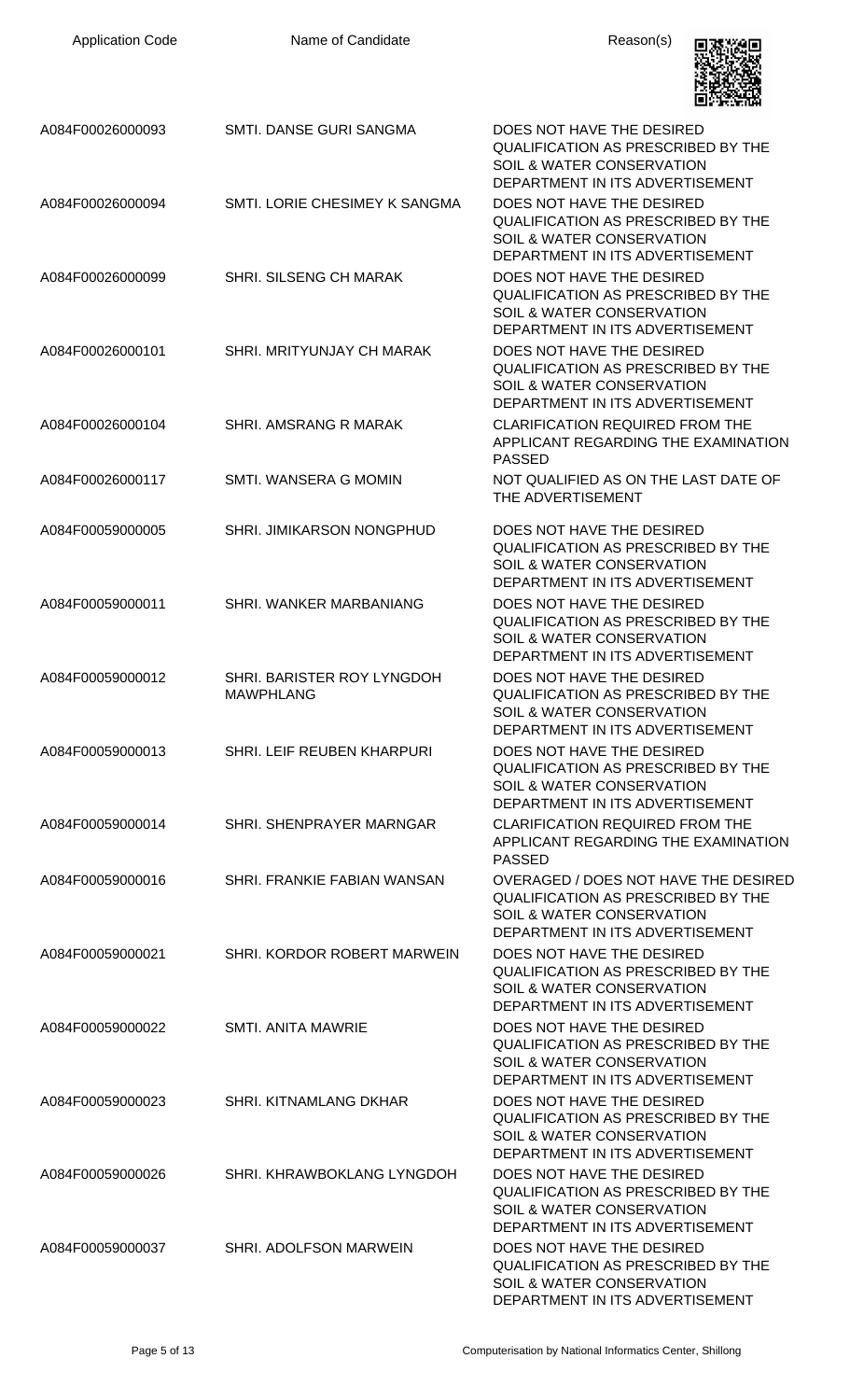| <b>Application Code</b> | Name of Candidate                         | Reason(s)                                                                                                                                         |
|-------------------------|-------------------------------------------|---------------------------------------------------------------------------------------------------------------------------------------------------|
| A084F00059000048        | SHRI. MARLON BRANDO MARBOH                | DOES NOT HAVE THE DESIRED<br>QUALIFICATION AS PRESCRIBED BY THE<br>SOIL & WATER CONSERVATION<br>DEPARTMENT IN ITS ADVERTISEMENT                   |
| A084F00059000053        | SMTI. CLARISSA KHONGPHAI                  | DOES NOT HAVE THE DESIRED<br><b>QUALIFICATION AS PRESCRIBED BY THE</b><br>SOIL & WATER CONSERVATION<br>DEPARTMENT IN ITS ADVERTISEMENT            |
| A084F00059000060        | SHRI. BRANDON MAWNIUH                     | DOES NOT HAVE THE DESIRED<br><b>QUALIFICATION AS PRESCRIBED BY THE</b><br><b>SOIL &amp; WATER CONSERVATION</b><br>DEPARTMENT IN ITS ADVERTISEMENT |
| A084F00059000063        | SHRI. BANPYNDAPLANG SYIEM                 | DOES NOT HAVE THE DESIRED<br><b>QUALIFICATION AS PRESCRIBED BY THE</b><br>SOIL & WATER CONSERVATION<br>DEPARTMENT IN ITS ADVERTISEMENT            |
| A084F00059000064        | SMTI. CARRIE DOLYNE WAR                   | DOES NOT HAVE THE DESIRED<br><b>QUALIFICATION AS PRESCRIBED BY THE</b><br>SOIL & WATER CONSERVATION<br>DEPARTMENT IN ITS ADVERTISEMENT            |
| A084F00059000065        | SHRI. S DAMINOT LYNGDOH<br><b>NONGBRI</b> | DOES NOT HAVE THE DESIRED<br><b>QUALIFICATION AS PRESCRIBED BY THE</b><br>SOIL & WATER CONSERVATION<br>DEPARTMENT IN ITS ADVERTISEMENT            |
| A084F00059000072        | SMTI. DAMANBHA SUIAM                      | DOES NOT HAVE THE DESIRED<br><b>QUALIFICATION AS PRESCRIBED BY THE</b><br>SOIL & WATER CONSERVATION<br>DEPARTMENT IN ITS ADVERTISEMENT            |
| A084F00059000075        | SHRI. BATYNGSHAIN NONGSTENG               | <b>CLARIFICATION REQUIRED FROM THE</b><br>APPLICANT REGARDING THE EXAMINATION<br><b>PASSED</b>                                                    |
| A084F00059000078        | <b>SHRI. LAMBHAH LAMARE</b>               | DOES NOT HAVE THE DESIRED<br><b>QUALIFICATION AS PRESCRIBED BY THE</b><br>SOIL & WATER CONSERVATION<br>DEPARTMENT IN ITS ADVERTISEMENT            |
| A084F00059000079        | <b>SHRI. WADLANG MARWEIN</b>              | DOES NOT HAVE THE DESIRED<br><b>QUALIFICATION AS PRESCRIBED BY THE</b><br>SOIL & WATER CONSERVATION<br>DEPARTMENT IN ITS ADVERTISEMENT            |
| A084F00059000084        | SMTI. LAPYNHUNLANG KHARBTENG              | DOES NOT HAVE THE DESIRED<br><b>QUALIFICATION AS PRESCRIBED BY THE</b><br>SOIL & WATER CONSERVATION<br>DEPARTMENT IN ITS ADVERTISEMENT            |
| A084F00059000085        | SMTI. MEDORIS NONGSIEJ                    | DOES NOT HAVE THE DESIRED<br><b>QUALIFICATION AS PRESCRIBED BY THE</b><br>SOIL & WATER CONSERVATION<br>DEPARTMENT IN ITS ADVERTISEMENT            |
| A084F00059000086        | SMTI. IREENSHA LYNGDOH<br>LAWRYNNIANG     | DOES NOT HAVE THE DESIRED<br><b>QUALIFICATION AS PRESCRIBED BY THE</b><br><b>SOIL &amp; WATER CONSERVATION</b><br>DEPARTMENT IN ITS ADVERTISEMENT |
| A084F00062000001        | SHRI. C SANKI WAR NONGBRI                 | DOES NOT HAVE THE DESIRED<br><b>QUALIFICATION AS PRESCRIBED BY THE</b><br>SOIL & WATER CONSERVATION<br>DEPARTMENT IN ITS ADVERTISEMENT            |
| A084F00062000003        | SHRI. JELFIN STONE SUTNGA                 | DOES NOT HAVE THE DESIRED<br><b>QUALIFICATION AS PRESCRIBED BY THE</b><br><b>SOIL &amp; WATER CONSERVATION</b><br>DEPARTMENT IN ITS ADVERTISEMENT |
| A084F00062000004        | <b>SHRI, RABIN PASSAH</b>                 | DOES NOT HAVE THE DESIRED<br><b>QUALIFICATION AS PRESCRIBED BY THE</b><br>SOIL & WATER CONSERVATION<br>DEPARTMENT IN ITS ADVERTISEMENT            |
| A084F00062000005        | SHRI. RANGDAMON DKHAR                     | DOES NOT HAVE THE DESIRED<br><b>QUALIFICATION AS PRESCRIBED BY THE</b><br>SOIL & WATER CONSERVATION                                               |

Page 6 of 13 **Page 6 of 13** Computerisation by National Informatics Center, Shillong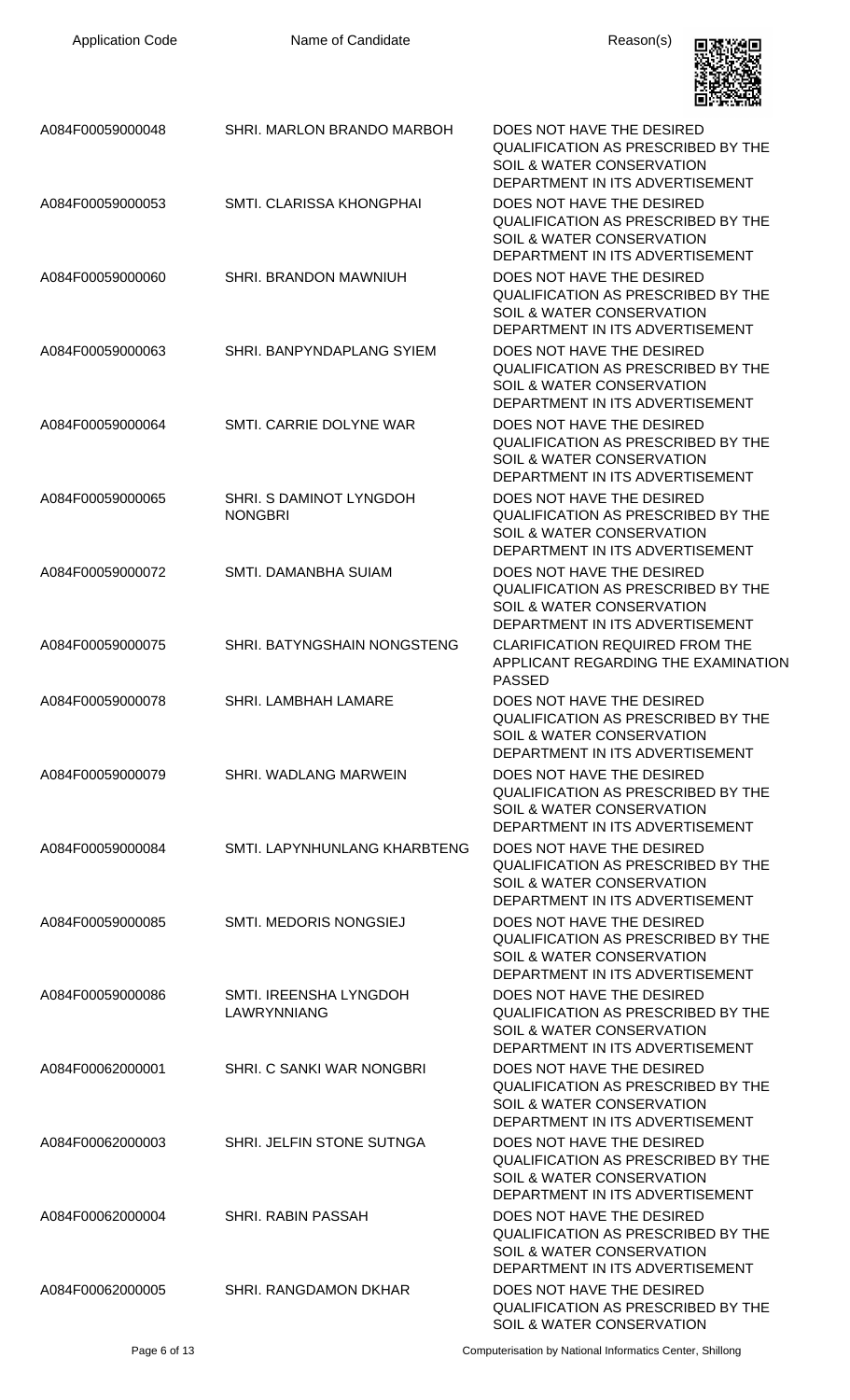

DEPARTMENT IN ITS ADVERTISEMENT

| A084F00062000006 | <b>SMTI. CHEERFUL DKHAR</b>      | DOES NOT HAVE THE DESIRED<br><b>QUALIFICATION AS PRESCRIBED BY THE</b><br><b>SOIL &amp; WATER CONSERVATION</b><br>DEPARTMENT IN ITS ADVERTISEMENT |
|------------------|----------------------------------|---------------------------------------------------------------------------------------------------------------------------------------------------|
| A084F00062000011 | SMTI. DEIHAPHI SHISHA SUTING     | DOES NOT HAVE THE DESIRED<br><b>QUALIFICATION AS PRESCRIBED BY THE</b><br>SOIL & WATER CONSERVATION<br>DEPARTMENT IN ITS ADVERTISEMENT            |
| A084F00062000012 | SHRI. DAMEWAN IONGWAI            | DOES NOT HAVE THE DESIRED<br><b>QUALIFICATION AS PRESCRIBED BY THE</b><br><b>SOIL &amp; WATER CONSERVATION</b><br>DEPARTMENT IN ITS ADVERTISEMENT |
| A084F00062000013 | SHRI. DAWCHYNNAMIKI IONGWAI      | DOES NOT HAVE THE DESIRED<br><b>QUALIFICATION AS PRESCRIBED BY THE</b><br>SOIL & WATER CONSERVATION<br>DEPARTMENT IN ITS ADVERTISEMENT            |
| A084F00062000017 | SHRI. DA O SHWA RYNGKHLEM        | DOES NOT HAVE THE DESIRED<br><b>QUALIFICATION AS PRESCRIBED BY THE</b><br>SOIL & WATER CONSERVATION<br>DEPARTMENT IN ITS ADVERTISEMENT            |
| A084F00062000019 | SMTI. MANSAKA CHALLAM            | DOES NOT HAVE THE DESIRED<br><b>QUALIFICATION AS PRESCRIBED BY THE</b><br>SOIL & WATER CONSERVATION<br>DEPARTMENT IN ITS ADVERTISEMENT            |
| A084F00062000020 | <b>SHRI. DEIWA CHANKI LAMARE</b> | DOES NOT HAVE THE DESIRED<br><b>QUALIFICATION AS PRESCRIBED BY THE</b><br><b>SOIL &amp; WATER CONSERVATION</b><br>DEPARTMENT IN ITS ADVERTISEMENT |
| A084F00062000023 | SHRI. DA U RUHI LALOO            | <b>CLARIFICATION REQUIRED FROM THE</b><br>APPLICANT REGARDING THE STREAM OF<br><b>ENGINEERING PASSED</b>                                          |
| A084F00062000024 | SHRI. MEBAKI SHYLLA              | DOES NOT HAVE THE DESIRED<br><b>QUALIFICATION AS PRESCRIBED BY THE</b><br>SOIL & WATER CONSERVATION<br>DEPARTMENT IN ITS ADVERTISEMENT            |
| A084F00063000001 | SMTI. INDIYANA N ARENGH          | <b>CLARIFICATION REQUIRED FROM THE</b><br>APPLICANT REGARDING THE STREAM OF<br><b>ENGINEERING PASSED</b>                                          |
| A084F00064000003 | SMTI. RI AKOR RYNDONG            | DOES NOT HAVE THE DESIRED<br><b>QUALIFICATION AS PRESCRIBED BY THE</b><br>SOIL & WATER CONSERVATION<br>DEPARTMENT IN ITS ADVERTISEMENT            |
| A084F00064000006 | SHRI. ARBORLANG WANNIANG         | DOES NOT HAVE THE DESIRED<br>QUALIFICATION AS PRESCRIBED BY THE<br><b>SOIL &amp; WATER CONSERVATION</b><br>DEPARTMENT IN ITS ADVERTISEMENT        |
| A084F00064000008 | SHRI. PYNKMENLANG L LYNGKHOI     | <b>CLARIFICATION REQUIRED FROM THE</b><br>APPLICANT REGARDING THE DATE OF<br>PASSING THE EXAMINATION                                              |
| A084F00064000009 | SMTI. NISHA MARY THONGNI         | <b>CLARIFICATION REQUIRED FROM THE</b><br>APPLICANT REGARDING THE EXAMINATION<br><b>PASSED</b>                                                    |
| A084F00064000010 | SHRI. KHLAINBORLIN JYNDIANG      | <b>OVERAGED</b>                                                                                                                                   |
| A084F00064000011 | SMTI. RIMIKA KHARLUKHI           | DOES NOT HAVE THE DESIRED<br>QUALIFICATION AS PRESCRIBED BY THE<br><b>SOIL &amp; WATER CONSERVATION</b><br>DEPARTMENT IN ITS ADVERTISEMENT        |
| A084F00065000001 | SHRI. AZARIA MEGAM SANGMA        | <b>CLARIFICATION REQUIRED FROM THE</b><br>APPLICANT REGARDING THE STREAM OF<br><b>ENGINEERING PASSED</b>                                          |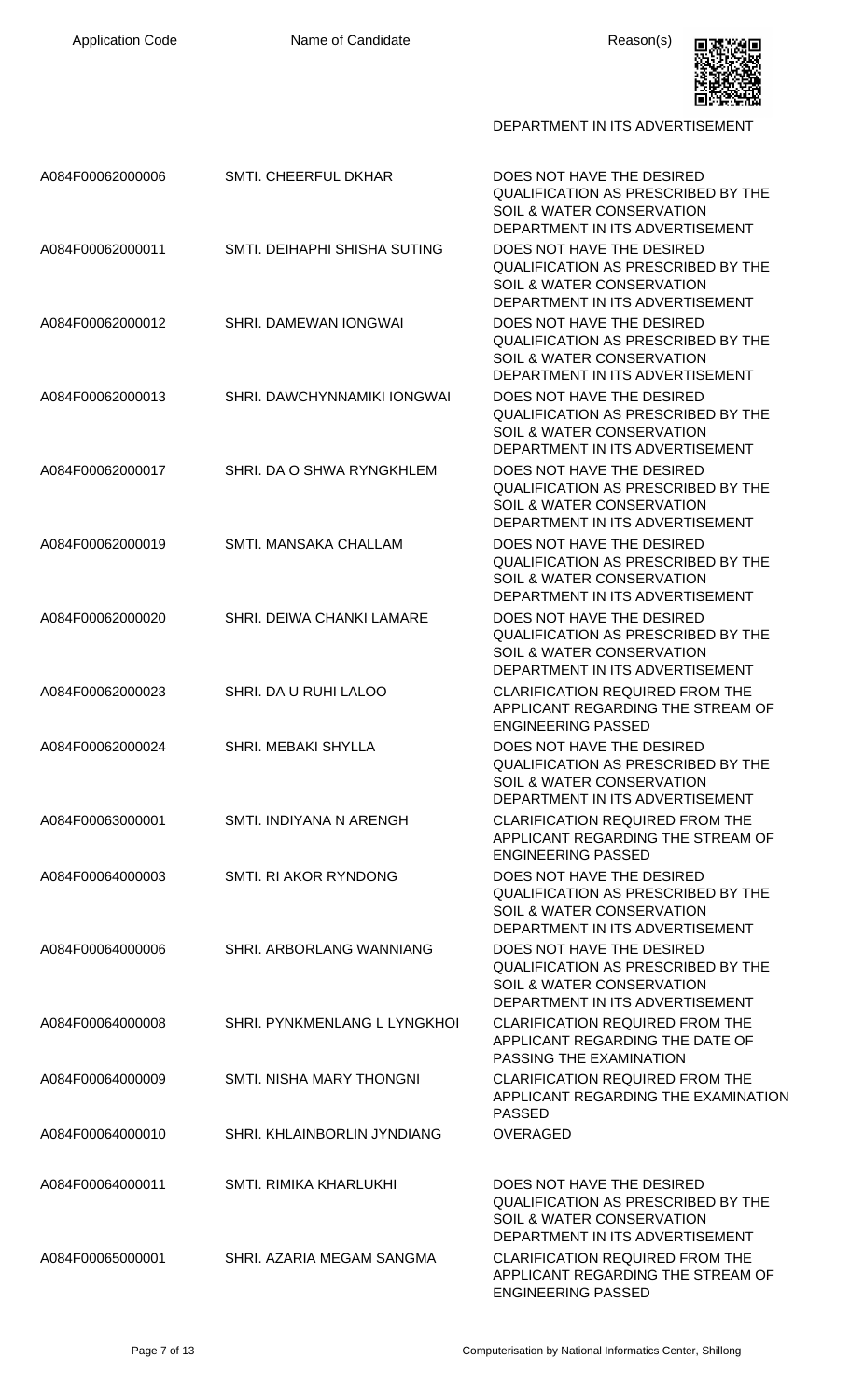| <b>Application Code</b> | Name of Candidate                | Reason(s)                                                                                                                                         |
|-------------------------|----------------------------------|---------------------------------------------------------------------------------------------------------------------------------------------------|
| A084F00065000002        | <b>SHRI. VENUS N MARAK</b>       | <b>CLARIFICATION REQUIRED FROM THE</b><br>APPLICANT REGARDING THE EXAMINATION<br><b>PASSED</b>                                                    |
| A084F00065000004        | SHRI. LIPSTINO CH MARAK          | <b>INCOMPLETE APPLICATION</b>                                                                                                                     |
| A084F00065000005        | SHRI. BRUMMEL CHERAN MOMIN       | <b>CLARIFICATION REQUIRED FROM THE</b><br>APPLICANT REGARDING THE EXAMINATION<br><b>PASSED</b>                                                    |
| A084F00065000006        | SHRI. AVON KOKNAL MARAK          | <b>CLARIFICATION REQUIRED FROM THE</b><br>APPLICANT REGARDING THE DATE OF<br>PASSING THE EXAMINATION PASSED                                       |
| A084F00065000010        | <b>SHRI. RIKRANG MRONG MARAK</b> | <b>CLARIFICATION REQUIRED FROM THE</b><br>APPLICANT REGARDING THE EXAMINATION<br><b>PASSED</b>                                                    |
| A084F00065000016        | SHRI. ALWIN CHAMBUGONG MARAK     | INCOMPLETE APPLICATION                                                                                                                            |
| A084F00065000017        | SHRI. TUESHVA CH MARAK           | NOT QUALIFIED AS ON THE LAST DATE OF<br>THE ADVERTISEMENT                                                                                         |
| A084W37831000001        | SHRI. GOUTAM MURMU               | DOES NOT HAVE THE DESIRED<br><b>QUALIFICATION AS PRESCRIBED BY THE</b><br>SOIL & WATER CONSERVATION<br>DEPARTMENT IN ITS ADVERTISEMENT            |
| A084W36545000001        | <b>SHRI. SUMAN MAYRA</b>         | DOES NOT HAVE THE DESIRED<br><b>QUALIFICATION AS PRESCRIBED BY THE</b><br>SOIL & WATER CONSERVATION<br>DEPARTMENT IN ITS ADVERTISEMENT            |
| A084W37187000001        | SHRI. GENIOUSBORN SYNDOR         | <b>CLARIFICATION REQUIRED FROM THE</b><br>APPLICANT REGARDING THE STREAM OF<br><b>ENGINEERING PASSED</b>                                          |
| A084W36881000001        | <b>SHRI, KAUSIK SAMANTA</b>      | DOES NOT HAVE THE DESIRED<br><b>QUALIFICATION AS PRESCRIBED BY THE</b><br>SOIL & WATER CONSERVATION<br>DEPARTMENT IN ITS ADVERTISEMENT            |
| A084W35875000001        | SHRI. UTTAM DAS                  | DOES NOT HAVE THE DESIRED<br><b>QUALIFICATION AS PRESCRIBED BY THE</b><br><b>SOIL &amp; WATER CONSERVATION</b><br>DEPARTMENT IN ITS ADVERTISEMENT |
| A084W35552000001        | SHRI. KITDOR SHADAP              | DOES NOT HAVE THE DESIRED<br><b>QUALIFICATION AS PRESCRIBED BY THE</b><br><b>SOIL &amp; WATER CONSERVATION</b><br>DEPARTMENT IN ITS ADVERTISEMENT |
| A084W37962000001        | SHRI. WINFRED DERICK NONGRUM     | DOES NOT HAVE THE DESIRED<br><b>QUALIFICATION AS PRESCRIBED BY THE</b><br><b>SOIL &amp; WATER CONSERVATION</b><br>DEPARTMENT IN ITS ADVERTISEMENT |
| A084W36271000001        | <b>SHRI. SANTANU KOLEY</b>       | <b>CLARIFICATION REQUIRED FROM THE</b><br>APPLICANT REGARDING THE STREAM OF<br><b>ENGINEERING PASSED</b>                                          |
| A084W39010000002        | SHRI. EDILBERT NONGSIEJ          | <b>CLARIFICATION REQUIRED FROM THE</b><br>APPLICANT REGARDING THE STREAM OF<br><b>ENGINEERING PASSED</b>                                          |
| A084W35809000002        | SHRI. ALLANGREGORY L NONGBRI     | <b>CLARIFICATION REQUIRED FROM THE</b><br>APPLICANT REGARDING THE STREAM OF<br><b>ENGINEERING PASSED</b>                                          |
| A084W20370000002        | SHRI. BADAPHYLLA PARIONG         | <b>CLARIFICATION REQUIRED FROM THE</b><br>APPLICANT REGARDING THE STREAM OF<br><b>ENGINEERING PASSED</b>                                          |
| A084W36015000002        | SMTI. BALAKMEN SHANGPLIANG       | <b>OVERAGED</b>                                                                                                                                   |
| A084W38135000002        | SHRI. CHANGCHIUBIRTH D SHIRA     | <b>CLARIFICATION REQUIRED FROM THE</b><br>APPLICANT REGARDING THE STREAM OF<br><b>ENGINEERING PASSED</b>                                          |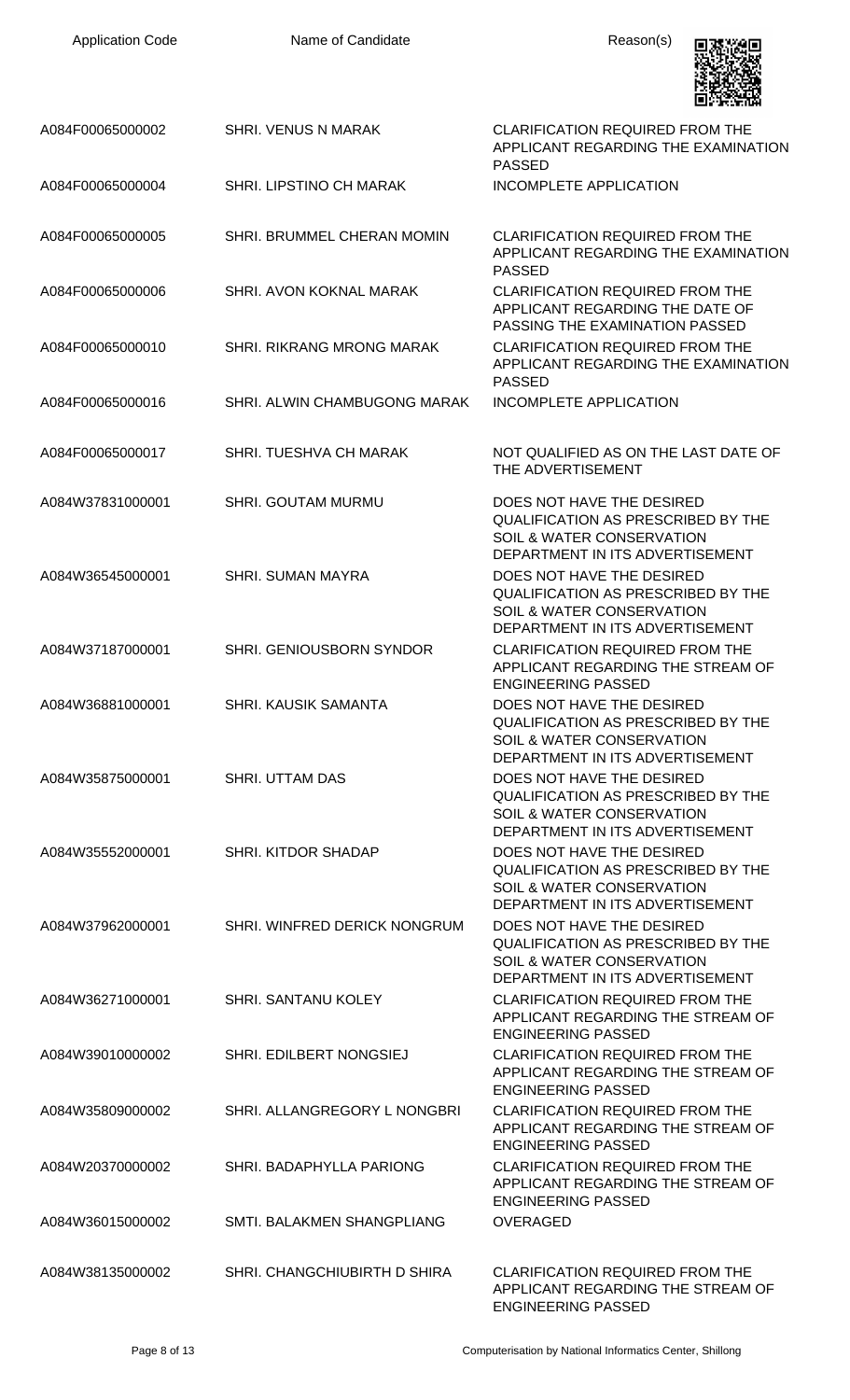| <b>Application Code</b> | Name of Candidate                    | Reason(s)                                                                                                                                         |
|-------------------------|--------------------------------------|---------------------------------------------------------------------------------------------------------------------------------------------------|
| A084W36019000002        | SHRI. FRANKLIN KHARSOHTUN            | CLARIFICATION REQUIRED FROM THE<br>APPLICANT REGARDING THE STREAM OF<br><b>ENGINEERING PASSED</b>                                                 |
| A084W37995000002        | <b>SMTI. SHALOMIE N MARAK</b>        | <b>CLARIFICATION REQUIRED FROM THE</b><br>APPLICANT REGARDING THE STREAM OF<br><b>ENGINEERING PASSED</b>                                          |
| A084W37702000002        | SHRI. KALSENG DAWA SANGMA            | DOES NOT HAVE THE DESIRED<br><b>QUALIFICATION AS PRESCRIBED BY THE</b><br>SOIL & WATER CONSERVATION<br>DEPARTMENT IN ITS ADVERTISEMENT            |
| A084W37891000002        | <b>SMTI, JULIA CHERAN MOMIN</b>      | DOES NOT HAVE THE DESIRED<br><b>QUALIFICATION AS PRESCRIBED BY THE</b><br>SOIL & WATER CONSERVATION<br>DEPARTMENT IN ITS ADVERTISEMENT            |
| A084W39009000002        | <b>SHRI. PYNSHNGAINLANG NONGSIEJ</b> | <b>CLARIFICATION REQUIRED FROM THE</b><br>APPLICANT REGARDING THE STREAM OF<br><b>ENGINEERING PASSED</b>                                          |
| A084W38624000002        | SMTI. RYNTIEHLANG THABAH             | DOES NOT HAVE THE DESIRED<br><b>QUALIFICATION AS PRESCRIBED BY THE</b><br>SOIL & WATER CONSERVATION<br>DEPARTMENT IN ITS ADVERTISEMENT            |
| A084W37496000002        | SHRI. DORICLISH M MARAK              | DOES NOT HAVE THE DESIRED<br><b>QUALIFICATION AS PRESCRIBED BY THE</b><br>SOIL & WATER CONSERVATION<br>DEPARTMENT IN ITS ADVERTISEMENT            |
| A084W37642000002        | SMTI. NOKRAKKI J. SANGMA             | <b>CLARIFICATION REQUIRED FROM THE</b><br>APPLICANT REGARDING THE STREAM OF<br><b>ENGINEERING PASSED</b>                                          |
| A084W38880000002        | SHRI. TEISKHEMLANG THYRNIANG         | CLARIFICATION REQUIRED FROM THE<br>APPLICANT REGARDING THE STREAM OF<br><b>ENGINEERING PASSED</b>                                                 |
| A084W35156000003        | SHRI. SAM AUSTIN KHARBTENG           | <b>CLARIFICATION REQUIRED FROM THE</b><br>APPLICANT REGARDING THE STREAM OF<br><b>ENGINEERING PASSED</b>                                          |
| A084W29030000003        | <b>SHRI. PYNKHLAIN RANI</b>          | DOES NOT HAVE THE DESIRED<br><b>QUALIFICATION AS PRESCRIBED BY THE</b><br><b>SOIL &amp; WATER CONSERVATION</b><br>DEPARTMENT IN ITS ADVERTISEMENT |
| A084W36147000003        | SHRI. ABRAHAM SUJA                   | <b>CLARIFICATION REQUIRED FROM THE</b><br>APPLICANT REGARDING THE STREAM OF<br><b>ENGINEERING PASSED</b>                                          |
| A084W36538000003        | SHRI. WATSON SIANGSHAI               | DOES NOT HAVE THE DESIRED<br>QUALIFICATION AS PRESCRIBED BY THE<br>SOIL & WATER CONSERVATION<br>DEPARTMENT IN ITS ADVERTISEMENT                   |
| A084W38422000003        | SHRI. AIBINGSTON N ARENGH            | DOES NOT HAVE THE DESIRED<br><b>QUALIFICATION AS PRESCRIBED BY THE</b><br>SOIL & WATER CONSERVATION<br>DEPARTMENT IN ITS ADVERTISEMENT            |
| A084W38291000003        | SHRI. MEHIPAIA SUTNGA                | <b>CLARIFICATION REQUIRED FROM THE</b><br>APPLICANT REGARDING THE STREAM OF<br><b>ENGINEERING PASSED</b>                                          |
| A084W15123000003        | SHRI. JITU MATHEW G MOMIN            | <b>CLARIFICATION REQUIRED FROM THE</b><br>APPLICANT REGARDING THE STREAM OF<br><b>ENGINEERING PASSED</b>                                          |
| A084W15128000003        | SMTI. BRIJITH R MARAK                | <b>CLARIFICATION REQUIRED FROM THE</b><br>APPLICANT REGARDING THE STREAM OF<br><b>ENGINEERING PASSED</b>                                          |
| A084W38246000003        | SHRI. VIVIAN CH MARAK                | <b>CLARIFICATION REQUIRED FROM THE</b><br>APPLICANT REGARDING THE DATE OF<br>PASSING THE EXAMINATION                                              |
| A084W38093000003        | SHRI. EVARSHAINING LYNGDOH           | <b>CLARIFICATION REQUIRED FROM THE</b><br>APPLICANT REGARDING THE STREAM OF<br><b>ENGINEERING PASSED</b>                                          |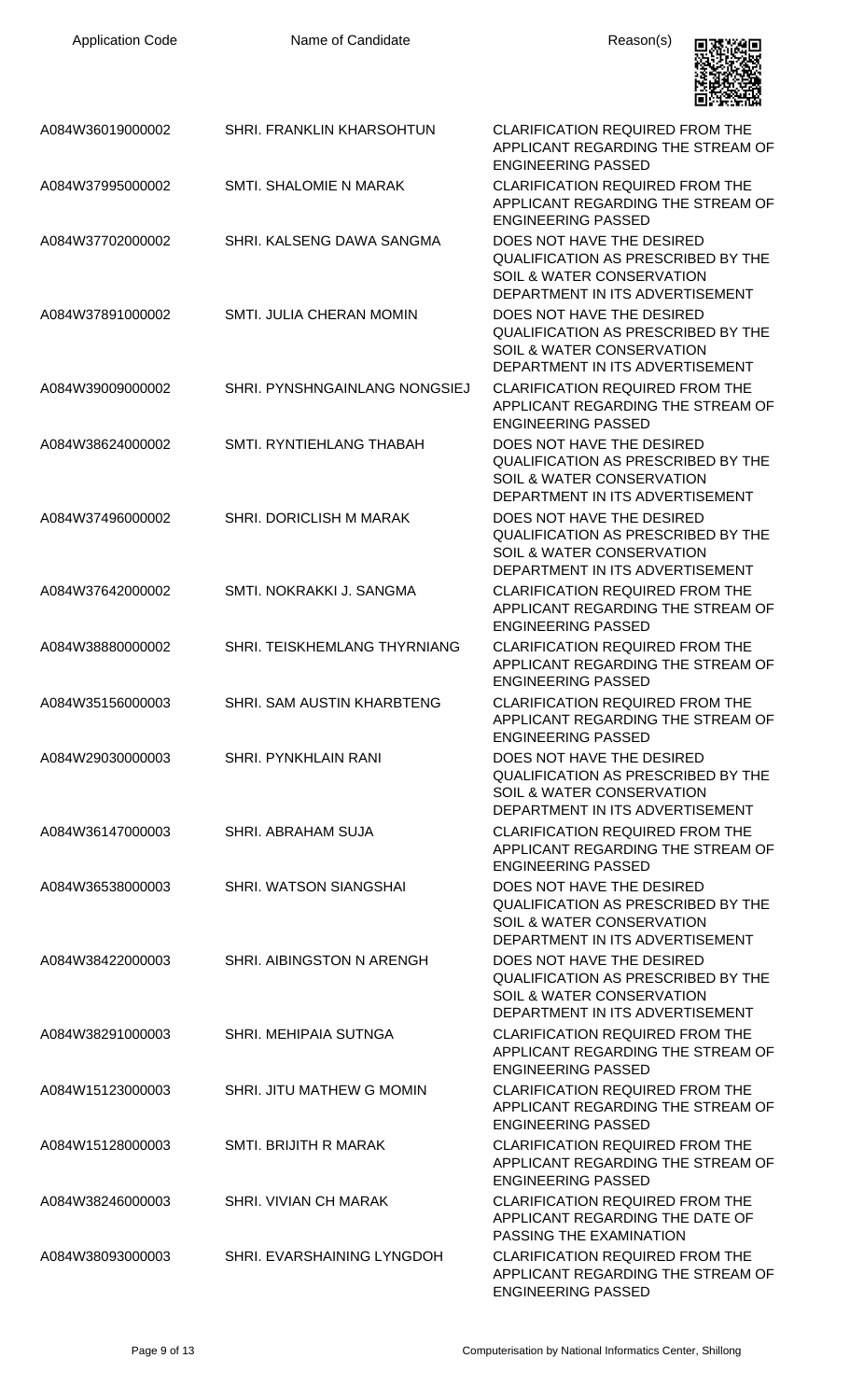| <b>Application Code</b> | Name of Candidate                                | Reason(s)                                                                                                                                         |
|-------------------------|--------------------------------------------------|---------------------------------------------------------------------------------------------------------------------------------------------------|
| A084W18418000003        | SHRI. WILLIAM CHENEY D MARAK                     | <b>CLARIFICATION REQUIRED FROM THE</b><br>APPLICANT REGARDING THE STREAM OF<br><b>ENGINEERING PASSED</b>                                          |
| A084W37952000003        | SHRI. JOHNY LYNGDOH                              | <b>CLARIFICATION REQUIRED FROM THE</b><br>APPLICANT REGARDING THE STREAM OF<br><b>ENGINEERING PASSED</b>                                          |
| A084W37749000003        | SMTI. LAPYNBIANGLANG DKHAR                       | <b>CLARIFICATION REQUIRED FROM THE</b><br>APPLICANT REGARDING THE DATE OF<br>PASSING THE EXAMINATION                                              |
| A084W37713000003        | SHRI. HOPEFULWELL RYMMAI                         | <b>CLARIFICATION REQUIRED FROM THE</b><br>APPLICANT REGARDING THE STREAM OF<br><b>ENGINEERING PASSED</b>                                          |
| A084W37114000003        | SMTI. HABILARISA WANKHAR                         | DOES NOT HAVE THE DESIRED<br><b>QUALIFICATION AS PRESCRIBED BY THE</b><br>SOIL & WATER CONSERVATION<br>DEPARTMENT IN ITS ADVERTISEMENT            |
| A084W37108000003        | SHRI. KEVIN RANGKITBOK HUJON                     | DOES NOT HAVE THE DESIRED<br><b>QUALIFICATION AS PRESCRIBED BY THE</b><br><b>SOIL &amp; WATER CONSERVATION</b><br>DEPARTMENT IN ITS ADVERTISEMENT |
| A084W33710000003        | <b>SMTI. SYLVIA MARY LYNDEM</b>                  | <b>INCOMPLETE APPLICATION</b>                                                                                                                     |
| A084W00608000003        | SMTI. LAMCHWAMIDAKA LAMARE                       | DOES NOT HAVE THE DESIRED<br><b>QUALIFICATION AS PRESCRIBED BY THE</b><br><b>SOIL &amp; WATER CONSERVATION</b><br>DEPARTMENT IN ITS ADVERTISEMENT |
| A084W36827000003        | SHRI. BERNADINE SYNSHARLANG<br><b>LYNGKOT</b>    | <b>CLARIFICATION REQUIRED FROM THE</b><br>APPLICANT REGARDING THE STREAM OF<br><b>ENGINEERING PASSED</b>                                          |
| A084W34576000004        | <b>SHRI. SANKUPAR SIMON</b><br><b>NONGKYNRIH</b> | DOES NOT HAVE THE DESIRED<br><b>QUALIFICATION AS PRESCRIBED BY THE</b><br>SOIL & WATER CONSERVATION<br>DEPARTMENT IN ITS ADVERTISEMENT            |
| A084W10287000004        | SMTI. BENARLINE N SANGMA                         | <b>CLARIFICATION REQUIRED FROM THE</b><br>APPLICANT REGARDING THE STREAM OF<br><b>ENGINEERING PASSED</b>                                          |
| A084W20600000004        | SHRI. RIJESSING WARJRI                           | <b>CLARIFICATION REQUIRED FROM THE</b><br>APPLICANT REGARDING THE STREAM OF<br><b>ENGINEERING PASSED</b>                                          |
| A084W28226000004        | SHRI. RISKINGDAR NONGSIEJ                        | DOES NOT HAVE THE DESIRED<br><b>QUALIFICATION AS PRESCRIBED BY THE</b><br>SOIL & WATER CONSERVATION<br>DEPARTMENT IN ITS ADVERTISEMENT            |
| A084W32078000004        | SHRI. TENGSAM DALBOT SHIRA                       | <b>CLARIFICATION REQUIRED FROM THE</b><br>APPLICANT REGARDING THE STREAM OF<br><b>ENGINEERING PASSED</b>                                          |
| A084W32082000004        | SHRI. RISHAN JANA NONGBET                        | <b>CLARIFICATION REQUIRED FROM THE</b><br>APPLICANT REGARDING THE STREAM OF<br><b>ENGINEERING PASSED</b>                                          |
| A084W32640000004        | SHRI. SHINING STAR KHARSATI                      | DOES NOT HAVE THE DESIRED<br><b>QUALIFICATION AS PRESCRIBED BY THE</b><br>SOIL & WATER CONSERVATION<br>DEPARTMENT IN ITS ADVERTISEMENT            |
| A084W34148000004        | SHRI. KYNMAWBORLANG<br><b>DIENGDOH</b>           | DOES NOT HAVE THE DESIRED<br><b>QUALIFICATION AS PRESCRIBED BY THE</b><br><b>SOIL &amp; WATER CONSERVATION</b><br>DEPARTMENT IN ITS ADVERTISEMENT |
| A084W34519000004        | SHRI. LIGHT BORNSON HOOJON                       | DOES NOT HAVE THE DESIRED<br><b>QUALIFICATION AS PRESCRIBED BY THE</b><br><b>SOIL &amp; WATER CONSERVATION</b><br>DEPARTMENT IN ITS ADVERTISEMENT |
| A084W34624000004        | SHRI. GABRIEL GORDON<br><b>SHYMPLIANG</b>        | DOES NOT HAVE THE DESIRED<br><b>QUALIFICATION AS PRESCRIBED BY THE</b><br>SOIL & WATER CONSERVATION<br>DEPARTMENT IN ITS ADVERTISEMENT            |

Page 10 of 13 Computerisation by National Informatics Center, Shillong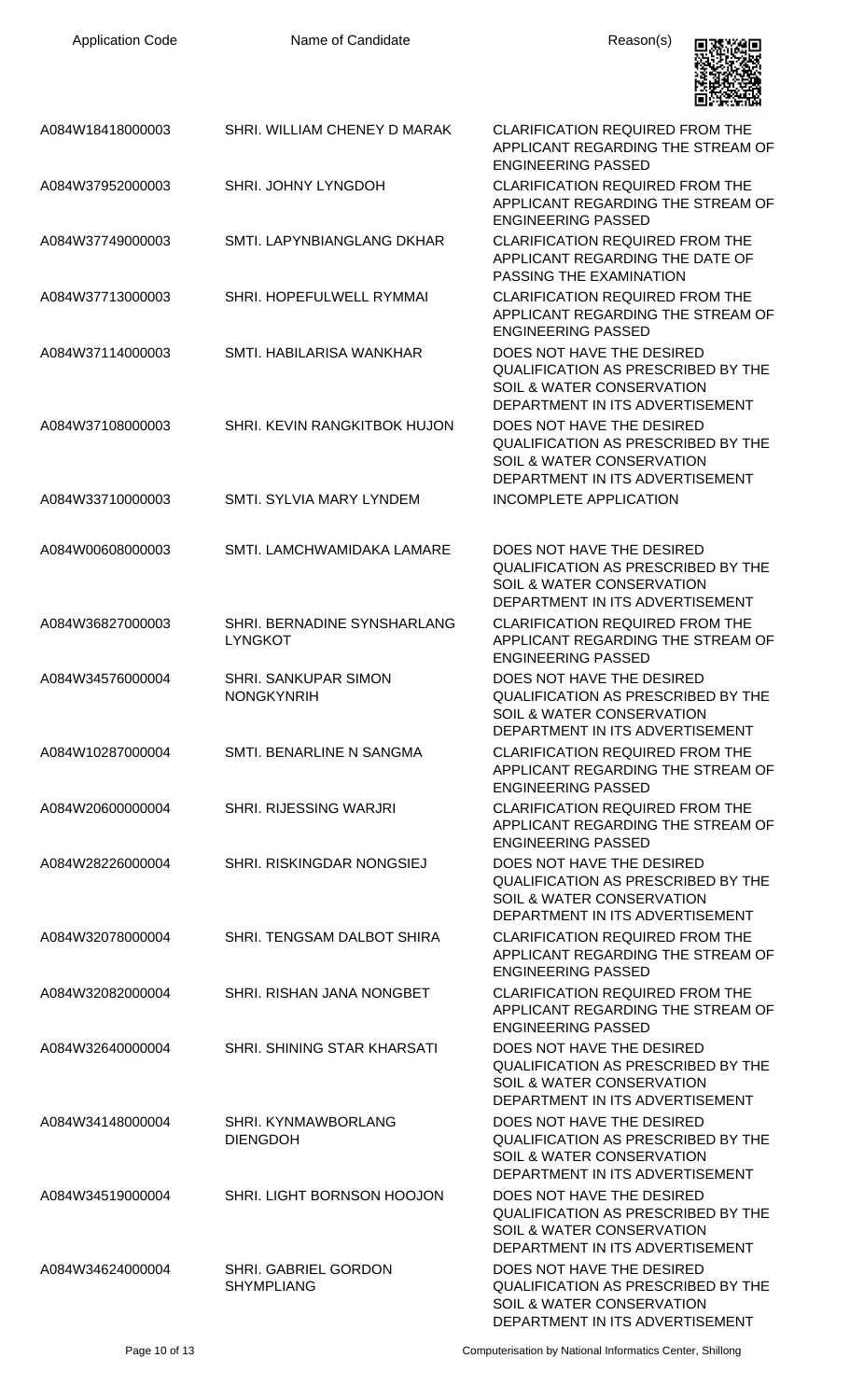| <b>Application Code</b> | Name of Candidate                            | Reason(s)                                                                                                                                                                 |
|-------------------------|----------------------------------------------|---------------------------------------------------------------------------------------------------------------------------------------------------------------------------|
| A084W35555000004        | <b>SHRI. SKILLFULLNESS MARBANIANG</b>        | CLARIFICATION REQUIRED FROM THE<br>APPLICANT REGARDING THE STREAM OF<br><b>ENGINEERING PASSED</b>                                                                         |
| A084W35617000004        | SHRI. BANTEINAM MASSAR                       | <b>CLARIFICATION REQUIRED FROM THE</b><br>APPLICANT REGARDING THE STREAM OF<br><b>ENGINEERING PASSED</b>                                                                  |
| A084W35649000004        | SHRI. DEIIARAP LANGMITREI SARI               | DOES NOT HAVE THE DESIRED<br><b>QUALIFICATION AS PRESCRIBED BY THE</b><br>SOIL & WATER CONSERVATION                                                                       |
| A084W35688000004        | <b>SHRI. TANMOY DAS</b>                      | DEPARTMENT IN ITS ADVERTISEMENT<br>DOES NOT HAVE THE DESIRED<br><b>QUALIFICATION AS PRESCRIBED BY THE</b><br>SOIL & WATER CONSERVATION<br>DEPARTMENT IN ITS ADVERTISEMENT |
| A084W36994000004        | SHRI. RONALD SHANGPLIANG                     | DOES NOT HAVE THE DESIRED<br><b>QUALIFICATION AS PRESCRIBED BY THE</b><br>SOIL & WATER CONSERVATION<br>DEPARTMENT IN ITS ADVERTISEMENT                                    |
| A084W37750000004        | SHRI. FERDINAND L CHYRMANG                   | DOES NOT HAVE THE DESIRED<br><b>QUALIFICATION AS PRESCRIBED BY THE</b><br>SOIL & WATER CONSERVATION<br>DEPARTMENT IN ITS ADVERTISEMENT                                    |
| A084W19808000005        | SHRI. ALBERTO MAWRIE                         | DOES NOT HAVE THE DESIRED<br><b>QUALIFICATION AS PRESCRIBED BY THE</b><br>SOIL & WATER CONSERVATION<br>DEPARTMENT IN ITS ADVERTISEMENT                                    |
| A084W18163000005        | SHRI. PYNKHLAIN NATEP                        | DOES NOT HAVE THE DESIRED<br><b>QUALIFICATION AS PRESCRIBED BY THE</b><br>SOIL & WATER CONSERVATION<br>DEPARTMENT IN ITS ADVERTISEMENT                                    |
| A084W21173000005        | <b>SHRI. RICO FERMI KSHIAR</b>               | DOES NOT HAVE THE DESIRED<br><b>QUALIFICATION AS PRESCRIBED BY THE</b><br><b>SOIL &amp; WATER CONSERVATION</b><br>DEPARTMENT IN ITS ADVERTISEMENT                         |
| A084W12883000005        | SHRI. DONBOR SOHLANGPIAW                     | DOES NOT HAVE THE DESIRED<br><b>QUALIFICATION AS PRESCRIBED BY THE</b><br><b>SOIL &amp; WATER CONSERVATION</b><br>DEPARTMENT IN ITS ADVERTISEMENT                         |
| A084W24871000005        | <b>SHRI. PHRAIDE RANI</b>                    | DOES NOT HAVE THE DESIRED<br><b>QUALIFICATION AS PRESCRIBED BY THE</b><br>SOIL & WATER CONSERVATION<br>DEPARTMENT IN ITS ADVERTISEMENT                                    |
| A084W09978000006        | SHRI. CHENANG IMPIL SANGMA                   | <b>CLARIFICATION REQUIRED FROM THE</b><br>APPLICANT REGARDING HE STREAM OF<br><b>ENGINEERING PASSED</b>                                                                   |
| A084W09980000006        | SHRI. MARCELIUS CHERAN MOMIN                 | <b>CLARIFICATION REQUIRED FROM THE</b><br>APPLICANT REGARDING THE STREAM OF<br><b>ENGINEERING PASSED</b>                                                                  |
| A084W26825000006        | SHRI. JOEJOE CURLY KHARIR                    | DOES NOT HAVE THE DESIRED<br><b>QUALIFICATION AS PRESCRIBED BY THE</b><br>SOIL & WATER CONSERVATION<br>DEPARTMENT IN ITS ADVERTISEMENT                                    |
| A084W35440000006        | SHRI. PYNSHAIDAME SURONG                     | DOES NOT HAVE THE DESIRED<br><b>QUALIFICATION AS PRESCRIBED BY THE</b><br><b>SOIL &amp; WATER CONSERVATION</b><br>DEPARTMENT IN ITS ADVERTISEMENT                         |
| A084W17921000006        | SHRI. JOE OLIVER MAE RYAN<br><b>LYNGDOH</b>  | DOES NOT HAVE THE DESIRED<br><b>QUALIFICATION AS PRESCRIBED BY THE</b><br><b>SOIL &amp; WATER CONSERVATION</b><br>DEPARTMENT IN ITS ADVERTISEMENT                         |
| A084W32042000006        | SHRI. ARDON GABRIEL GIRI D<br><b>WAANBAH</b> | DOES NOT HAVE THE DESIRED<br><b>QUALIFICATION AS PRESCRIBED BY THE</b><br>SOIL & WATER CONSERVATION<br>DEPARTMENT IN ITS ADVERTISEMENT                                    |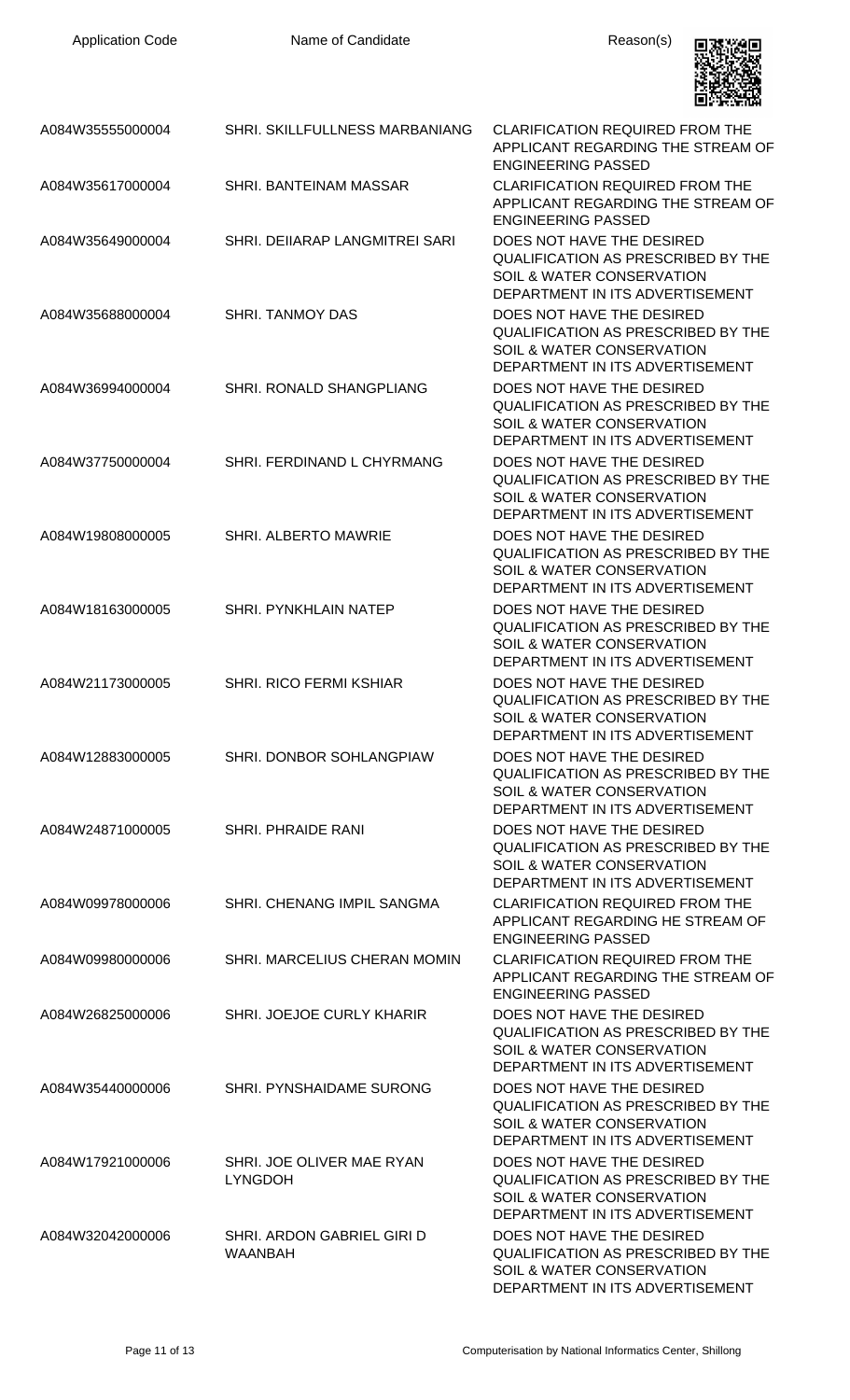| <b>Application Code</b> | Name of Candidate                          | Reason(s)                                                                                                                                  |
|-------------------------|--------------------------------------------|--------------------------------------------------------------------------------------------------------------------------------------------|
| A084W04929000007        | <b>SHRI. WILLINGLY WARJRI</b>              | <b>CLARIFICATION REQUIRED FROM THE</b><br>APPLICANT REGARDING THE STREAM OF<br><b>ENGINEERING PASSED</b>                                   |
| A084W21181000007        | SHRI, BARI KUPAR SYNREM                    | DOES NOT HAVE THE DESIRED<br><b>QUALIFICATION AS PRESCRIBED BY THE</b><br>SOIL & WATER CONSERVATION<br>DEPARTMENT IN ITS ADVERTISEMENT     |
| A084W22598000007        | SHRI. DAPKYRMEN SANGLYNE                   | <b>CLARIFICATION REQUIRED FROM THE</b><br>APPLICANT REGARDING THE STREAM OF<br><b>ENGINEERING PASSED</b>                                   |
| A084W15384000008        | SHRI. THEDIARTH KONGKAL MARAK              | DOES NOT HAVE THE DESIRED<br><b>QUALIFICATION AS PRESCRIBED BY THE</b><br>SOIL & WATER CONSERVATION<br>DEPARTMENT IN ITS ADVERTISEMENT     |
| A084W38569000008        | <b>SHRI. BATSKHEM NENGNONG</b>             | <b>CLARIFICATION REQUIRED FROM THE</b><br>APPLICANT REGARDING THE STREAM OF<br><b>ENGINEERING PASSED</b>                                   |
| A084W22148000008        | <b>SHRI. HOLLANDO RANI</b>                 | DOES NOT HAVE THE DESIRED<br><b>QUALIFICATION AS PRESCRIBED BY THE</b><br>SOIL & WATER CONSERVATION<br>DEPARTMENT IN ITS ADVERTISEMENT     |
| A084W19224000008        | <b>SHRI. AJOY HAJONG</b>                   | <b>CLARIFICATION REQUIRED FROM THE</b><br>APPLICANT REGARDING THE STREAM OF<br><b>ENGINEERING PASSED</b>                                   |
| A084W35121000009        | SHRI. KHIYALNESS KHARBANI                  | DOES NOT HAVE THE DESIRED<br>QUALIFICATION AS PRESCRIBED BY THE<br>SOIL & WATER CONSERVATION<br>DEPARTMENT IN ITS ADVERTISEMENT            |
| A084W21994000009        | <b>SHRI. BILL R MARAK</b>                  | <b>CLARIFICATION REQUIRED FROM THE</b><br>APPLICANT REGARDING THE STREAM OF<br><b>ENGINEERING PASSED</b>                                   |
| A084W17711000009        | SHRI. WANRAHBOK KHARNAIOR                  | DOES NOT HAVE THE DESIRED<br>QUALIFICATION AS PRESCRIBED BY THE<br><b>SOIL &amp; WATER CONSERVATION</b><br>DEPARTMENT IN ITS ADVERTISEMENT |
| A084W09159000009        | SMTI. LIZA MARLYNE LYNGDOH                 | DOES NOT HAVE THE DESIRED<br>QUALIFICATION AS PRESCRIBED BY THE<br>SOIL & WATER CONSERVATION<br>DEPARTMENT IN ITS ADVERTISEMENT            |
| A084W03080000009        | SHRI. PYNDAPBORLANG MARWEIN                | <b>OVERAGED</b>                                                                                                                            |
| A084W01426000010        | SHRI. LAMMI TRE LYNGDOH                    | DOES NOT HAVE THE DESIRED<br>QUALIFICATION AS PRESCRIBED BY THE<br>SOIL & WATER CONSERVATION<br>DEPARTMENT IN ITS ADVERTISEMENT            |
| A084W32108000010        | SMTI. SUKSANGME NENGMINZA<br><b>SANGMA</b> | <b>CLARIFICATION REQUIRED FROM THE</b><br>APPLICANT REGARDING THE STREAM OF<br><b>ENGINEERING PASSED</b>                                   |
| A084W21991000014        | SHRI. FAIRJOY LYNGDOH<br><b>SANGRIANG</b>  | <b>OVERAGED</b>                                                                                                                            |